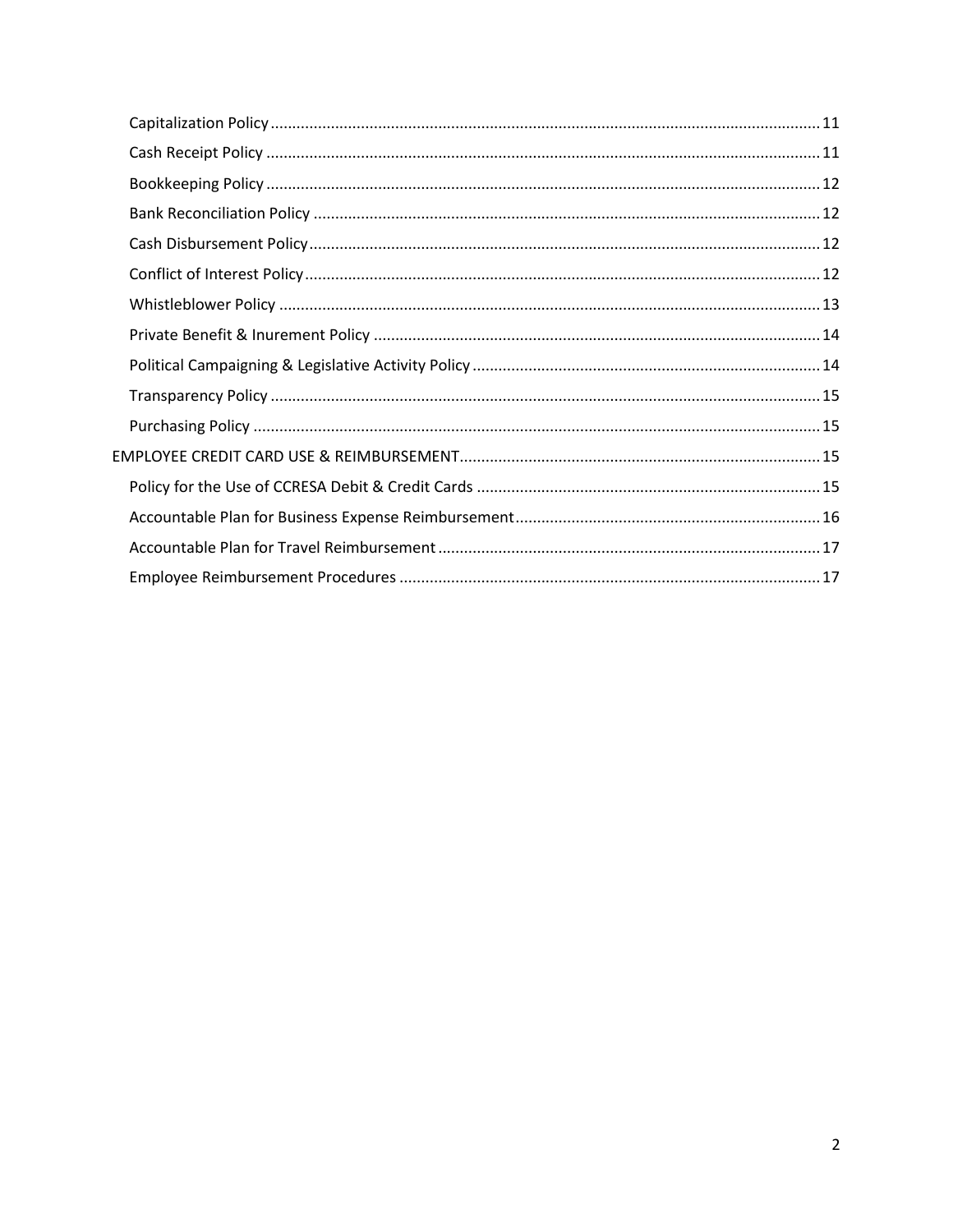## ORGANIZATIONAL IDENTITY

<span id="page-2-0"></span>The Central Carolina RESA (Regional Education Services Alliance) was created to provide educational services to school systems in the central region of the state in an efficient and collaborative manner. The governing board is comprised of superintendents of the member school systems. Councils in the areas of curriculum and instruction, finance, human resources, technology, public information, and principal leadership operate to promote job-alike cooperation and collaboration. The executive director is responsible for carrying out the duties assigned by the governing board and reporting to the superintendents on issues facing the State Board of Education, Department of Public Instruction, General Assembly, and allied organizations including NCASA, NCSBA, state universities, community colleges, and other agencies working in the field of public education. The Central Carolina RESA has the largest number of schools and students of the eight RESAs in North Carolina. It is headquartered in the North Carolina School Boards Association's building at 7208 Falls of Neuse Road in Raleigh.

#### Mission Statement

<span id="page-2-1"></span>To promote and support educational excellence in the member districts through collaboration and professional growth and to facilitate communications between the districts and state agencies, elected officials, and educational leaders.

#### **Staff**

<span id="page-2-2"></span>

| Executive Director:         | Ed Croom                  | croome@ccresa.net        |
|-----------------------------|---------------------------|--------------------------|
| Office Manager:             | Dana Stutzman             | officemanager@ccresa.net |
| <b>Project Coordinator:</b> | <b>Katherine Chambers</b> | chambersk@ccresa.net     |

**CENTRAL CAROLINA TEACHING INITIATIVE FACILITATORS**

| <b>CCTI Program Administrator:</b>                  | Lisa Sonricker | sonrickerl@ccresa.net |  |
|-----------------------------------------------------|----------------|-----------------------|--|
| CCTI Program Developer & Instructor: Kathy Saunders |                | saunderskr@ccresa.net |  |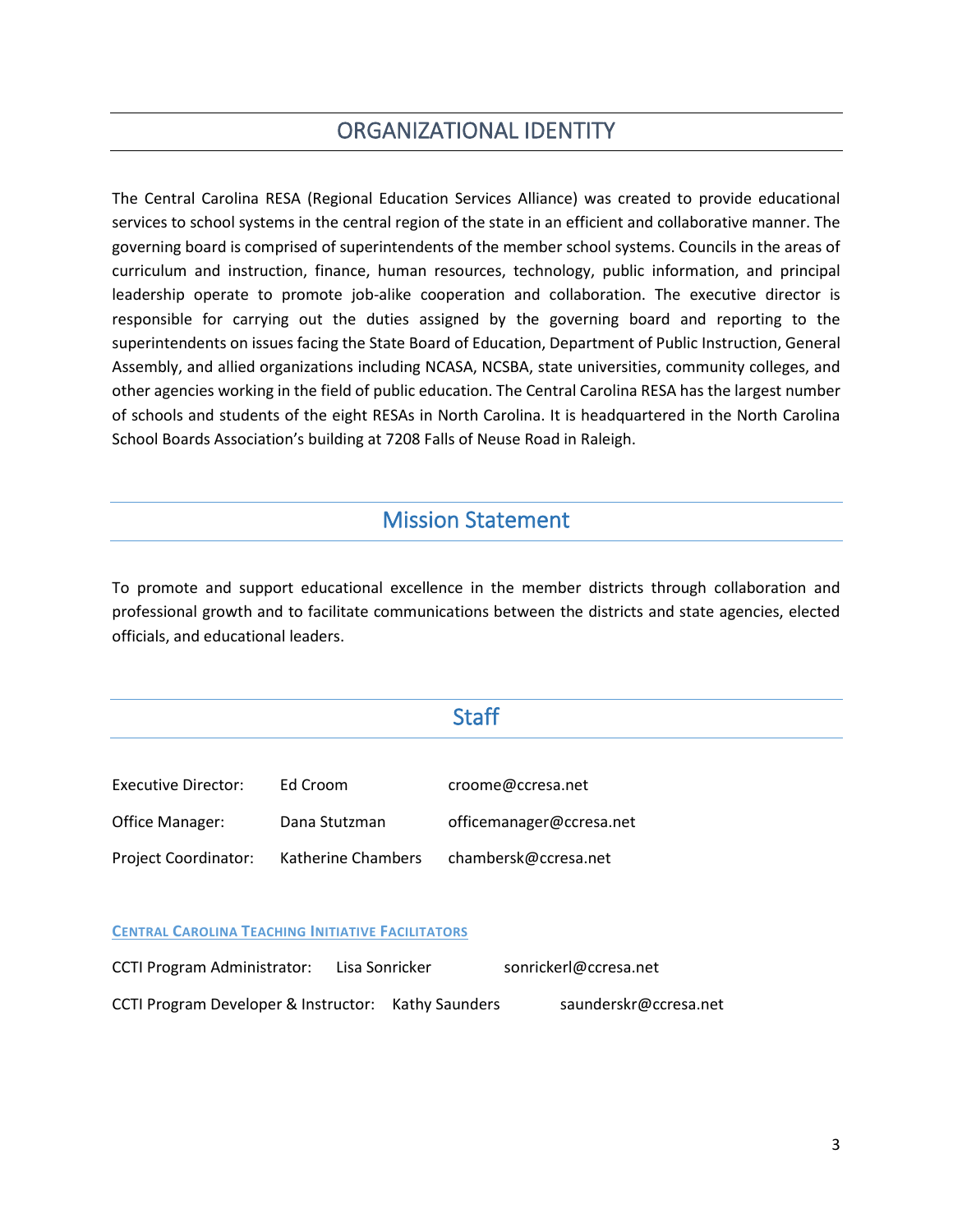#### Member Districts

- <span id="page-3-0"></span>• Chapel Hill-Carrboro City Schools
- Durham County Schools
- Edgecombe County Schools
- Franklin County Schools
- Granville County Schools
- Greene County Schools
- Halifax County Schools
- Johnston County Schools
- Nash-Rocky Mount Schools
- Orange County Schools
- Person County Schools
- Pitt County Schools
- Roanoke Rapids City Schools
- Vance County Schools
- Wake County Schools
- Warren County Schools
- Wilson County Schools

<span id="page-3-1"></span>School districts not included in the Initial School District Membership may be granted School District Membership by a majority vote of the Board of Directors

## Affiliate Members

- Educational Services for the Deaf & Blind
- East Carolina University
- NC Central University
- NC State University School of Education

Higher education institutions, specialized public schools, and other educational organizations may be granted Affiliate Membership by a majority vote of the Board of Directors. Affiliate Members shall be entitled to representation at meetings of the Board through a designee; such Affiliate Member designee shall not be entitled to a vote in any action taken by the Board.

#### Membership Fees

<span id="page-3-2"></span>The fee for full membership is \$1 per student in the school district's projected average daily membership, with a minimum fee of \$15,000 and a maximum of \$25,000 per year. The fee for affiliate membership is \$2,750 per year.

<span id="page-3-3"></span>Districts that maintain a full membership may designate any full-time staff members to attend any session or event held by the CCRESA. Affiliate Membership attendance may be limited to certain sessions and events held throughout the year to justify their discounted rate.

## BOARD OF DIRECTORS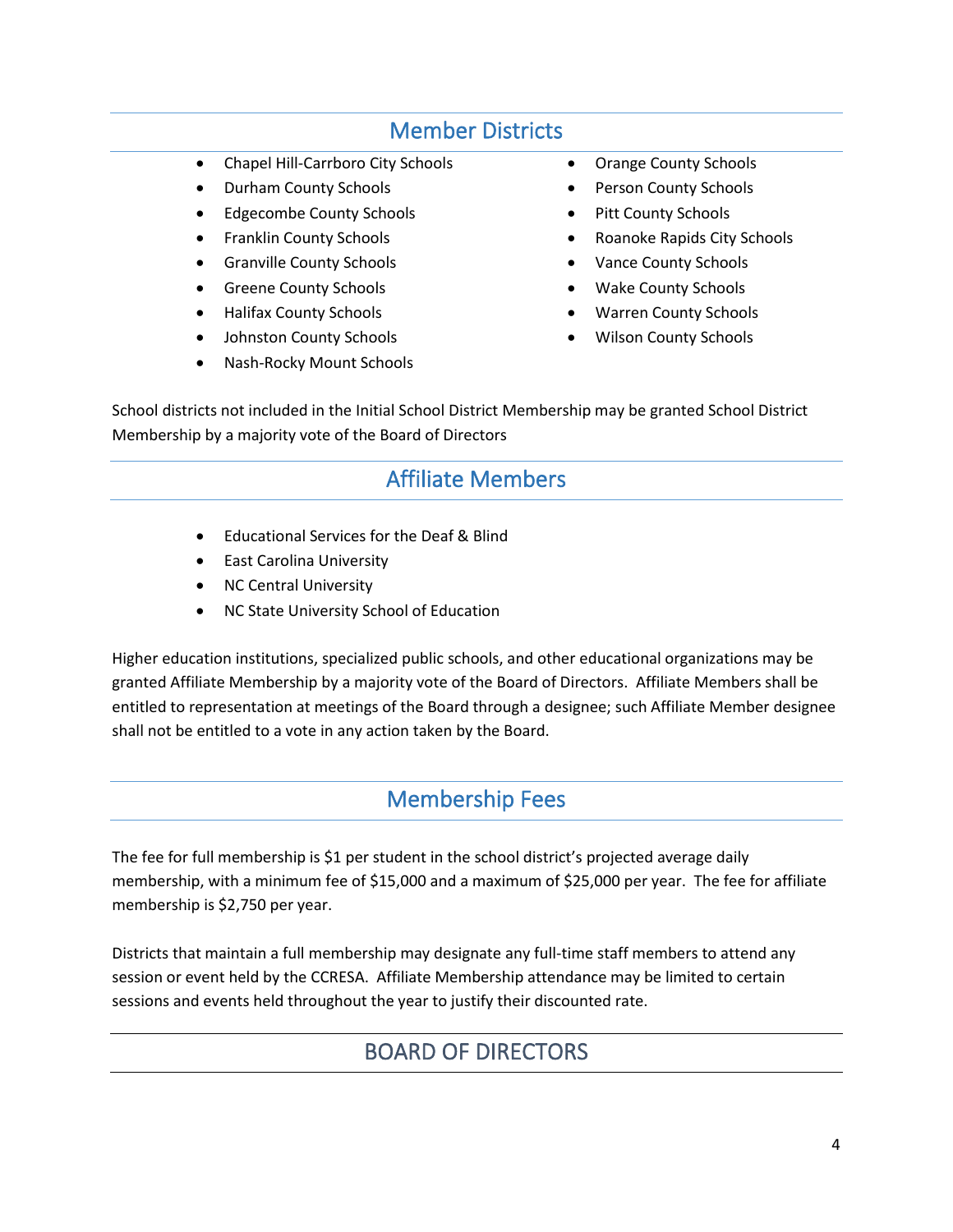The property, business, and affairs of the CCRESA shall be managed, controlled, and directed by the Board of Directors. The Board shall consist of the superintendent of each member school district. The Board shall have, and may exercise, any and all powers provided in the Articles of Incorporation or the North Carolina Nonprofit Corporation Act that are necessary or convenient to carry out the purposes of the CCRESA as established in the Bylaws. The Board shall formulate policy for the development and implementation of the CCRESA's programs. The Board shall be responsible for the operations of the CCRESA. The Board shall, by resolution, set any annual membership dues.

## Officers of the Board

<span id="page-4-0"></span>

| Chair:               | Rhonda Schuhler, Franklin County Schools                                                                                                                                                                                                                                                                                                                                                                                                                                                                                                                                                                                                                       |
|----------------------|----------------------------------------------------------------------------------------------------------------------------------------------------------------------------------------------------------------------------------------------------------------------------------------------------------------------------------------------------------------------------------------------------------------------------------------------------------------------------------------------------------------------------------------------------------------------------------------------------------------------------------------------------------------|
|                      | The Chair-Elect shall become, without further election, the Chair<br>following the culmination of his or her term as Chair-Elect. The<br>Chair shall preside at all meetings of the Board and perform such<br>other duties as may be directed by the Board.                                                                                                                                                                                                                                                                                                                                                                                                    |
| <b>Chair-Elect:</b>  | Lane Mills, Wilson County Schools                                                                                                                                                                                                                                                                                                                                                                                                                                                                                                                                                                                                                              |
|                      | The Board shall elect from among its members a Chair-Elect who<br>shall preside at all meeting of the Board when the Chair is absent<br>and perform such other duties as may be directed by the Board.<br>In addition, the Chair-Elect shall, in case of resignation, death, or<br>removal of the Chair, become Chair for the unexpired term.                                                                                                                                                                                                                                                                                                                  |
| Secretary/Treasurer: | Alisa McLean, Granville County Schools                                                                                                                                                                                                                                                                                                                                                                                                                                                                                                                                                                                                                         |
|                      | As currently organized, one member performs the duties of both<br>the Secretary and the Treasurer. The Secretary shall perform the<br>duties usual and incidental to the office that are required to be<br>performed by law and shall be responsible for signing the<br>minutes of the Board. The Secretary may delegate to the<br>Executive Director and other staff the actual performance of any<br>or all of the office's appropriate duties. The Treasurer shall be<br>responsible for overseeing the fiscal operations of the CCRESA<br>and is subject to the direction and oversight of the Board, the<br>Executive Committee, and the Audit Committee. |

All Officers shall be elected by the Board, as necessary, at the annual meeting of the Board at which a quorum is present. Except for his or her election, the Chair shall preside over the elections of any Officer pursuant to the CCRESA bylaws.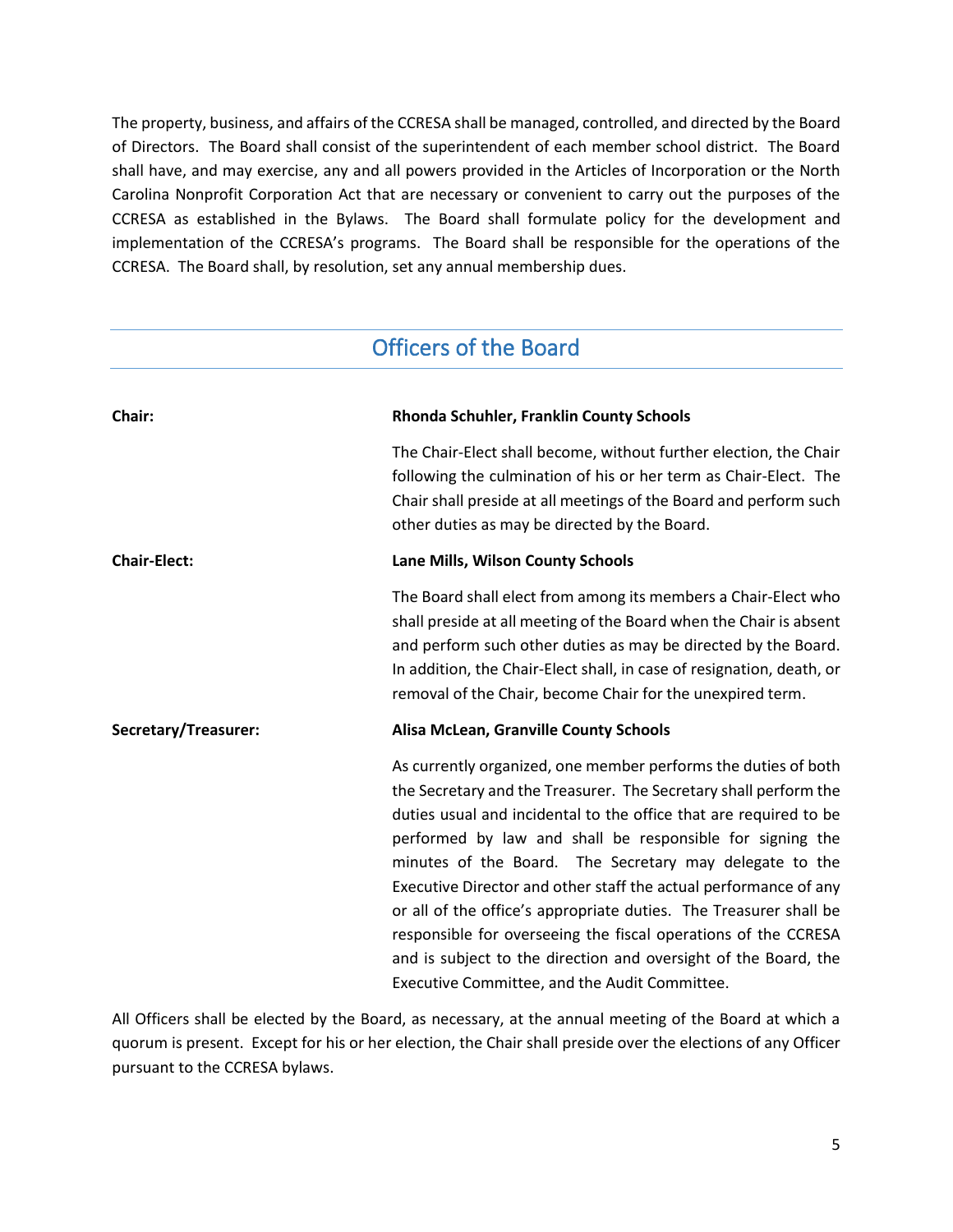The terms of office for Directors shall be indefinite. The Officers of the Board shall serve two-year terms, and no Officer may serve consecutive terms in the same office, except that the Officer serving in the role of Secretary/Treasurer may serve multiple, consecutive terms. No Chair shall be eligible to be re-elected as Chair-Elect for four years following the end of his or her service as Chair. No individual may hold more than one Officer position at any time, except that the same individual may concurrently serve as Secretary and Treasurer.

## Board Committees

<span id="page-5-0"></span>

| <b>Executive Committee:</b>    | Consists of the Chair and the Chair-Elect. The Executive<br>Committee shall have and may exercise all of the authority of the<br>Board in matters pertaining to the management of the CCRESA<br>between meetings of the Board except as limited by N.C. Gen.<br>Stat. §55A-23. All actions taken by the Executive Committee shall<br>be ratified at the next regular meeting of the Board.                                                                                                                 |  |
|--------------------------------|------------------------------------------------------------------------------------------------------------------------------------------------------------------------------------------------------------------------------------------------------------------------------------------------------------------------------------------------------------------------------------------------------------------------------------------------------------------------------------------------------------|--|
| <b>Compensation Committee:</b> | The Executive Committee shall serve as the Compensation<br>Committee in overseeing all matters regarding the compensation<br>of the CCRESA's Executive Director.                                                                                                                                                                                                                                                                                                                                           |  |
| Audit Committee:               | The Audit Committee shall be comprised of three Directors,<br>appointed by the Chair, provided that no member of the Audit<br>Committee shall be a member of the Executive Committee or an<br>Officer. The Audit Committee members shall be appointed to<br>serve a two-year term and until their successors have been<br>appointed. The Audit Committee shall be responsible for<br>recommending the CPA firm to perform any audit of the<br>CCRESA's financial statements and overseeing any such audit. |  |
| <b>Other Board Committees:</b> | The Chair may establish any committees deemed necessary to<br>carry out the work of the CCRESA. The Chair shall appoint Board<br>Members to these committees, and the Chair shall designate<br>chairs for each committee. Committees serve in an advisory<br>capacity to the Board.                                                                                                                                                                                                                        |  |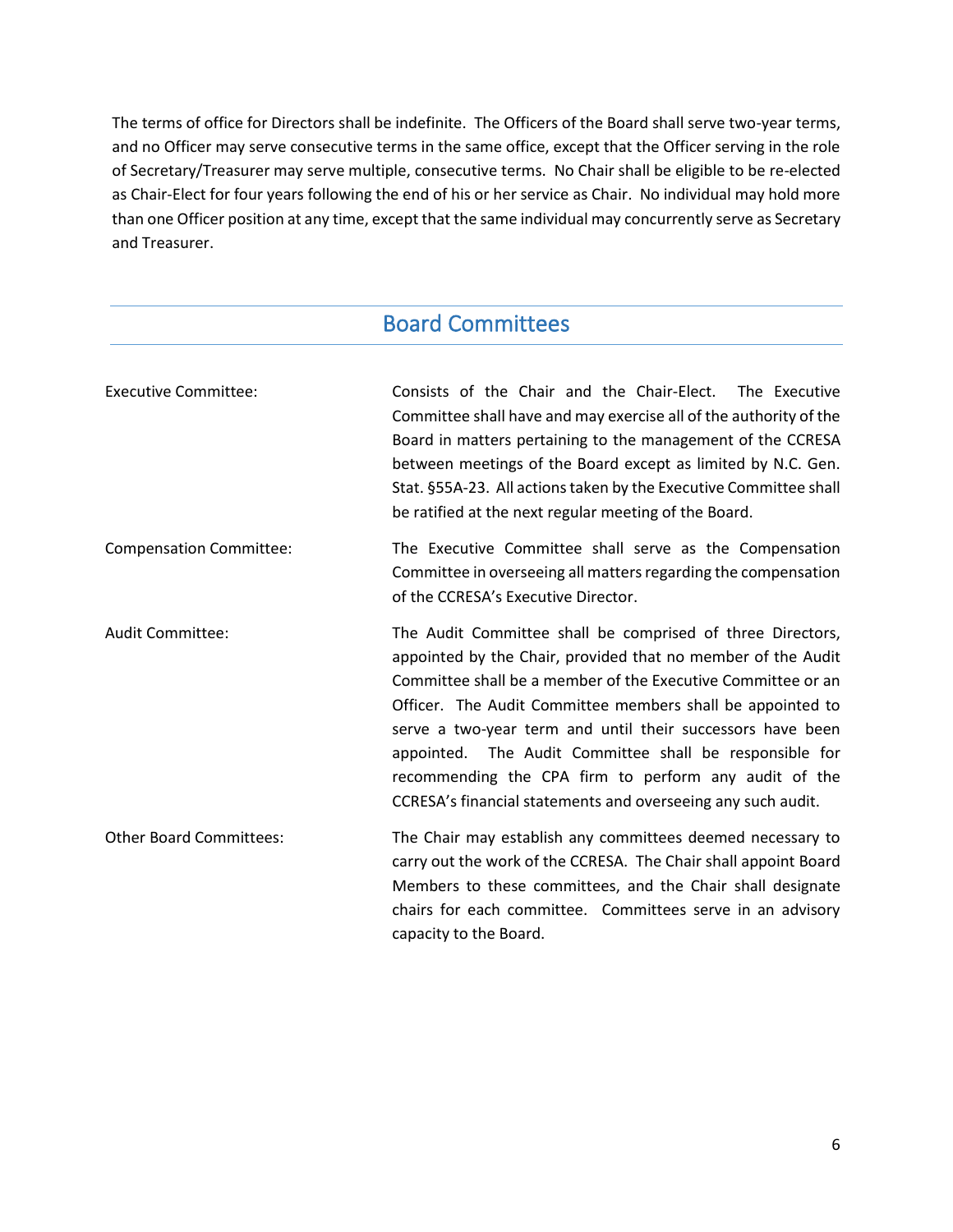## Meetings of the Board

<span id="page-6-0"></span>The Board shall meet at such regular times and dates as designated by the Chair or Executive Director, not less than quarterly. The annual meeting of the Board shall be held each year at such time as the Board may fix, for the purpose of electing Officers, as provided for herein, and for the transaction of other business.

Written notice of the time, date, and place of Board meetings shall be given by the Chair of the Board or the Executive Director of the CCRESA to each member of the Board at least five (5) days in advance of the meeting.

The meetings of the Board shall be held at such place as the Chair or Executive Director may designate.

The times, dates, and places of special meetings of the Board may be set at the call of the Chair or Executive Director, or upon resolution of the Board. Notice shall be given by the usual means of communication at least five (5) days prior to a special meeting, unless waived in writing by all members.

One-half (1/2) of the members of the Board or any committee of the Board shall constitute a quorum for the transaction of business. The quorum shall be determined at the beginning of the business meeting.

Except as otherwise provided by law, the Articles of Incorporation, or the Bylaws, all matters before the Board or a committee of the Board shall be decided by a majority vote of the Directors present at a meeting at which a quorum exists. Directors may appoint a designee and, such designee may attend any meetings of the Board or committee of the Board and may vote his or her superintendent's vote as a proxy.

The Board may permit any or all Directors to participate in a regular or special meeting by, or conduct the meeting through the use of, any means of communication by which all Directors participating may simultaneously hear each other during the meeting. A Director participating in a meeting by this means is deemed to be present in person at the meeting.

Action required or permitted to be taken at a meeting of the Board or a committee of the Board may be taken without a meeting if the text of the resolution or matter agreed upon is sent to all the Directors in office or all the members of the committee of Directors and a majority of the Directors in office or a majority of the members of the committee of the Board: i) consent in writing to such action without a meeting and ii) consent in writing to the proposed action. Such consent in writing and a record of the action taken shall be filed with the meeting minutes of the next Board or committee meeting and shall have the same force and effect as a vote of the Board or of the committee at a meeting.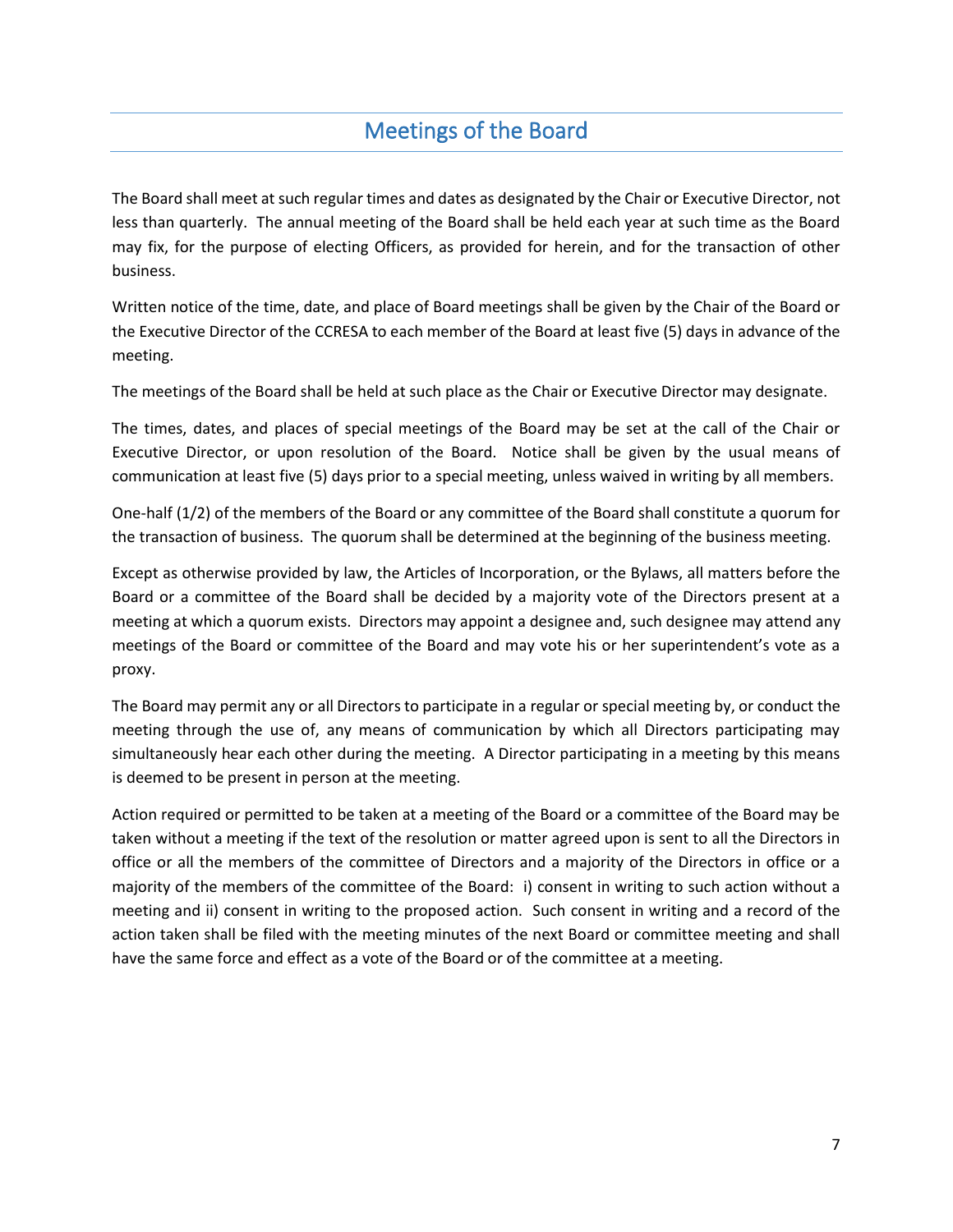#### Executive Director

<span id="page-7-0"></span>An Executive Director shall be appointed by, and serve at the pleasure of, the Board and shall serve as the Chief Executive Officer of the CCRESA. The Executive Director shall manage the affairs of the CCRESA and have such duties and responsibilities as the Board shall determine. The Executive Director shall be salaried and shall employ and terminate staff, enter into routine contracts, obtain legal consultation, and, in conjunction with the Executive Committee, determine compensation and benefits for staff.

#### BUDGET

#### Annual Adoption of Budgets

<span id="page-7-2"></span><span id="page-7-1"></span>The Executive Director has the overall responsibility for preparing, presenting, and administering the annual budget for the Board of Directors and all special revenue funds in accordance with CCRESA Bylaws. The proposed annual budget(s) will be given to the Treasurer for review at least 30 days before the meeting at which they are to be voted. The Treasurer will present the proposed annual budget for the upcoming year at the last regular meeting of the current fiscal year. The Board is responsible for approving the Budget by a two-thirds vote.

#### Budget Amendment Policy

<span id="page-7-3"></span>The Executive Director may transfer up to \$5,000 among expenditure line items without prior Board approval at any time after the Annual Adoption of the Budget. Documentation of the amended changes will be given to the Treasurer for review at least 10 days prior to the next Board Meeting. The Amended changes will be included in the Treasurer's Financial Report to the Board of Directors.

Any expenditure line item transfer amount over \$5,000 but not exceeding \$10,000, will need prior approval from the Treasurer. Documentation of the amended changes will be included in the Treasurer's Financial Report to the Board of Directors.

Any expenditure line item transfer amount over \$10,000 will need Board approval by a two-thirds vote.

Budget amendments should be made prior to obligating funds in excess of budgeted appropriation at the level at which the budget has been adopted.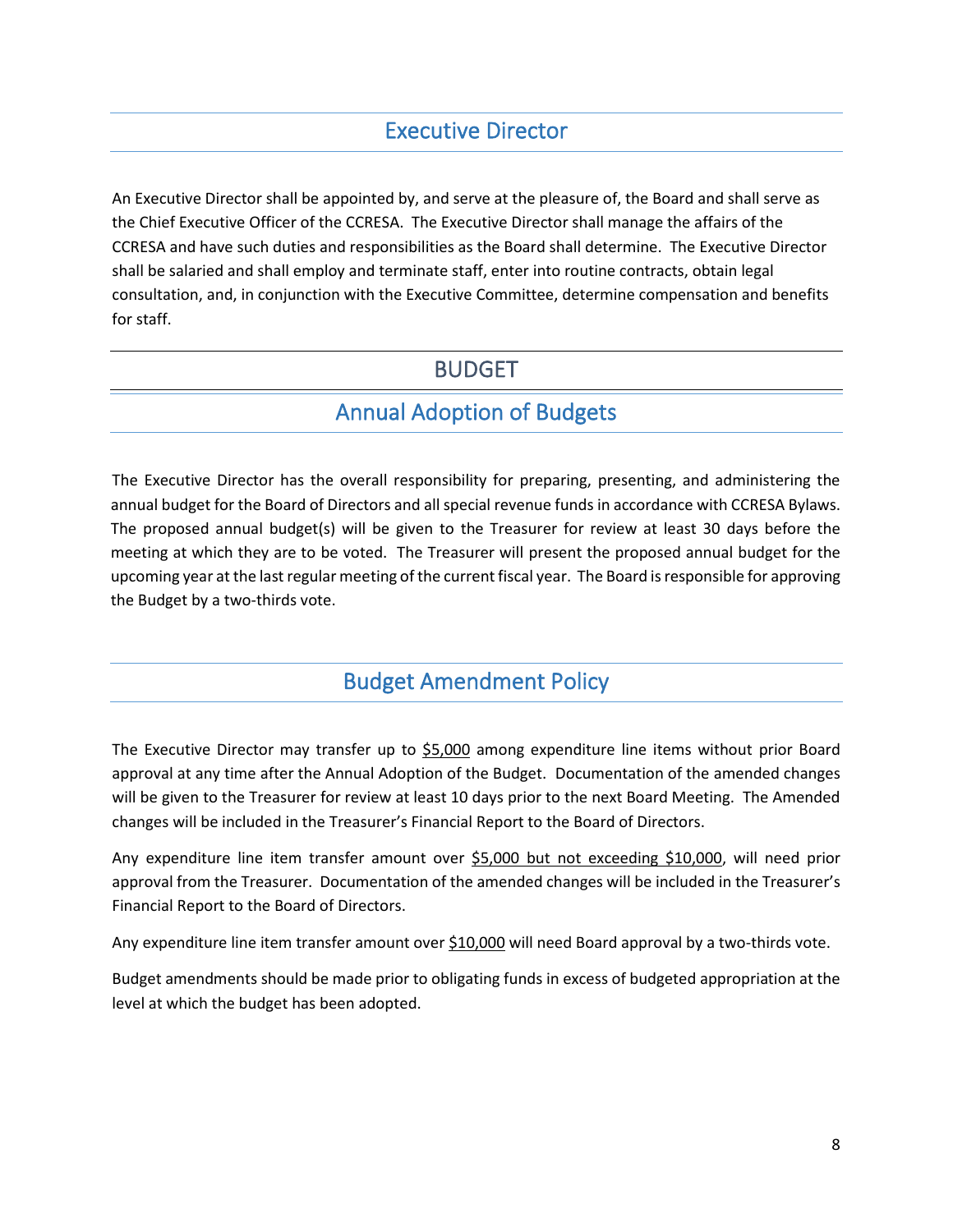#### New Program Approval

<span id="page-8-1"></span><span id="page-8-0"></span>The Executive Director may present new program activities to the Board of Directors as long as the proposed activities are in accordance with the CCRESA's Mission Statement. The Board is responsible for approving new programs.

## **POLICIES**

#### Insurance Policies

<span id="page-8-2"></span>It is the responsibility of the Executive Director to maintain board liability insurance, business liability, and worker's compensation. Listed below are the policies and providers of aforementioned insurances.

| <b>Business Liability:</b>        | The Hanover      | Contact: | Kristen Horn, BB&T Ins. |
|-----------------------------------|------------------|----------|-------------------------|
| Policy Number:                    | OZ6-A797308-00   | Phone:   | 919-716-9923            |
| <b>Board Liability Insurance:</b> | <b>Travelers</b> | Contact: | Kristen Horn, BB&T Ins  |
| Policy Number:                    | 106240772        | Phone:   | 919-716-9923            |
| Worker's Compensation:            | AP Intego        | Contact: | James Davidson          |
| Policy Number:                    | UB6F261860       | Phone:   | 585-214-8557            |

## Document Retention Policy

<span id="page-8-3"></span>

| <b>Type of Document</b>                           | <b>Minimum Requirement</b> |
|---------------------------------------------------|----------------------------|
| Accounts payable ledgers and schedules            | 7 years                    |
| Audit reports                                     | Permanently                |
| <b>Bank reconciliations</b>                       | 2 years                    |
| <b>Bank statements</b>                            | 3 years                    |
| Checks (for important payments and purchases)     | Permanently                |
| Contracts, mortgages, notes, and leases (expired) | 7 years                    |
| Contracts (still in effect)                       | Contract period            |
| Correspondence (general)                          | 2 years                    |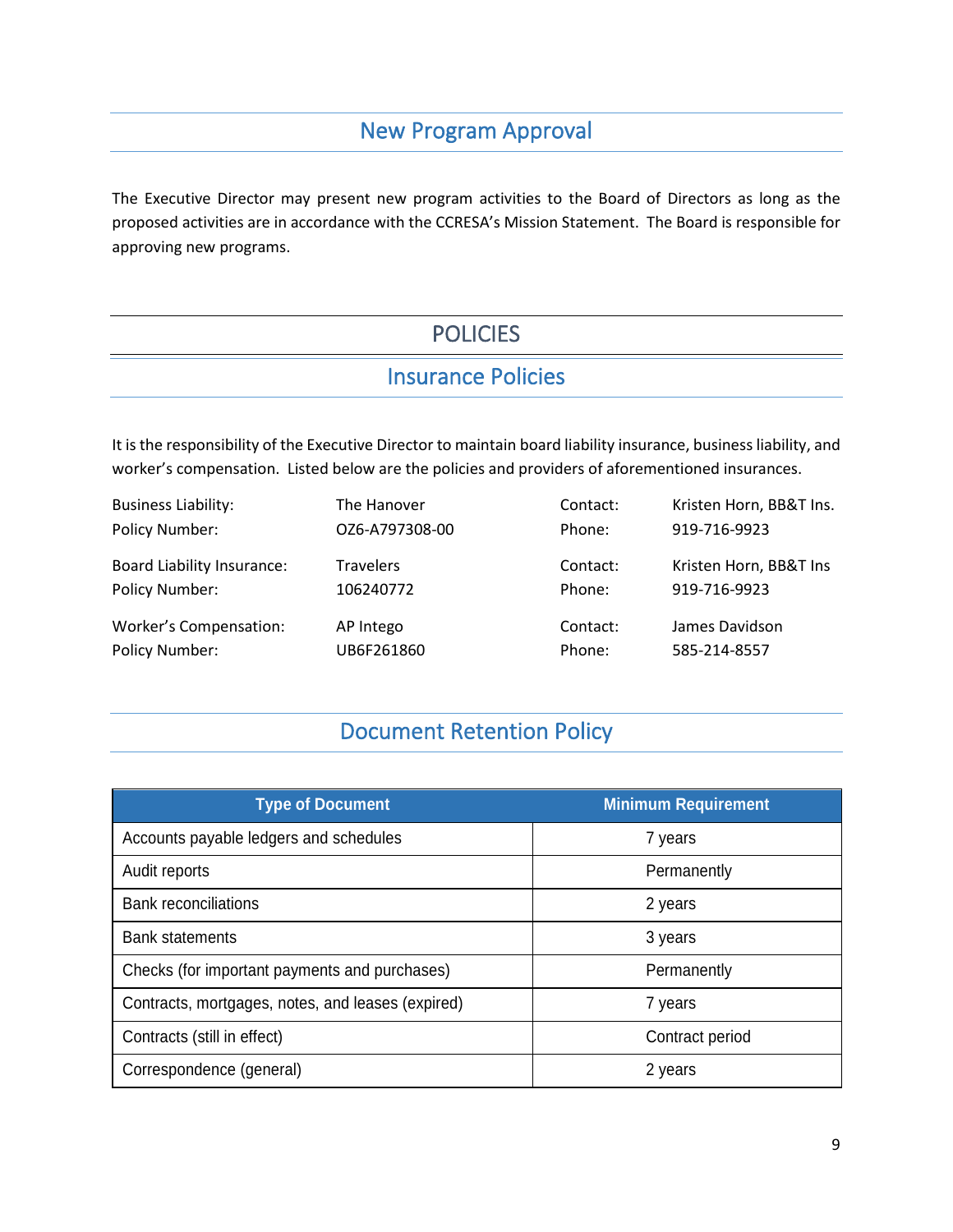| <b>Type of Document</b>                                                                          | <b>Minimum Requirement</b> |
|--------------------------------------------------------------------------------------------------|----------------------------|
| Correspondence (legal and important matters)                                                     | Permanently                |
| Correspondence (with customers and vendors)                                                      | 2 years                    |
| Deeds, mortgages, and bills of sale                                                              | Permanently                |
| <b>Depreciation Schedules</b>                                                                    | Permanently                |
| Duplicate deposit slips                                                                          | 2 years                    |
| <b>Employment applications</b>                                                                   | 3 years                    |
| Expense analyses/expense distribution schedules                                                  | 7 years                    |
| Year-end financial statements                                                                    | Permanently                |
| Insurance records, current accident reports, claims,<br>policies, and so on (active and expired) | Permanently                |
| Internal audit reports                                                                           | 3 years                    |
| <b>Inventory records for Capital Assets</b>                                                      | 4 years                    |
| Invoices (to customers and from vendors)                                                         | 7 years                    |
| Minute books, bylaws, and charter                                                                | Permanently                |
| Payroll records and summaries                                                                    | 7 years                    |
| Personnel files (terminated employees)                                                           | 7 years                    |
| Retirement and pension records                                                                   | Permanently                |
| Tax returns and worksheets                                                                       | Permanently                |
| Trademark registrations and copyrights                                                           | Permanently                |
| Withholding tax statements                                                                       | 7 years                    |

#### Investment Policy

<span id="page-9-0"></span>The CCRESA's fund balance shall be invested with the objective of preserving its assets to cover operating expenses and realizing earnings in a way that allows for immediate liquidity to meet the CCRESA's ongoing programmatic and operational needs. The fund balance may be maintained in the checking account that the CCRESA uses for day-to-day operations and may be invested in other cash-equivalent investments, such as savings accounts, money market accounts, certificates of deposit with maturities appropriate for expected needs, Treasury bills and other investments that are relatively easy to liquidate. The Executive Director and Treasurer will annually review the allocation of the CCRESA's assets between the checking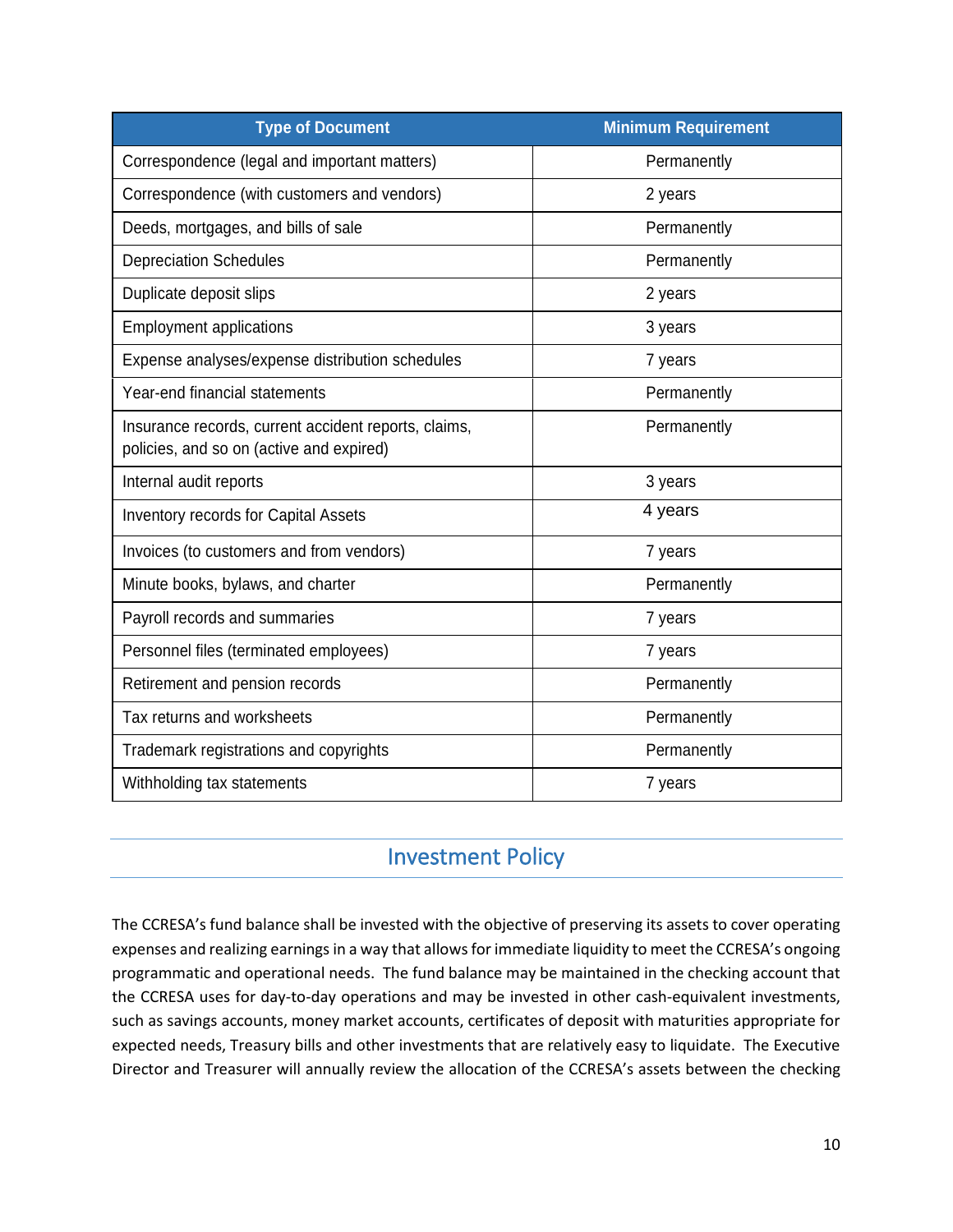account and its other cash-equivalent investments, determining the appropriate allocation based on the CCRESA's cash-flow needs, and report such allocation to the Board for approval.

#### Donations Acceptance Policy

<span id="page-10-0"></span>The CCRESA may solicit and accept donations that are consistent with its mission and that support its core programs as well as special projects. Donations and other forms of support will generally be accepted from individuals, partnerships, corporations, foundations, government agencies, or other entities. Donations of Real Property, Personal Property or Securities may only be accepted upon approval of the Board of Directors by a two-thirds vote.

## Capitalization Policy

<span id="page-10-1"></span>The CCRESA defines a "Capital Asset" as a unit of property that has an economic useful life that extends beyond 12 months and was acquired or produced for a cost of \$2,500 or more. Capital Assets must be capitalized and depreciated for bookkeeping purposes. Any items costing below \$2,500 should be listed as expenditures under "Office Supplies & Expenses" in the Financial Report. Invoice substantiating an acquisition cost of each unit of property shall be retained for a minimum of four years.

## Cash Receipt Policy

<span id="page-10-2"></span>All funds, whether cash or check, received by the CCRESA will be deposited intact into the CCRESA's bank account, with no monies removed to make payments or for other purposes. The Office Manager opens all mail addressed to the organization and will immediately endorse all checks with a "For Deposit Only" stamp. A photocopy of the check along with the deposit record, filed chronologically, will be retained in the Deposit Ledger which will be available at any time for the Treasurer to review.

Either the Executive Director or the Office Manager will deposit checks at the bank within 3 business days from when they were received. If, for any reason, immediate deposit is not possible, checks will be stored in a locked cabinet until either party is able to make the deposit.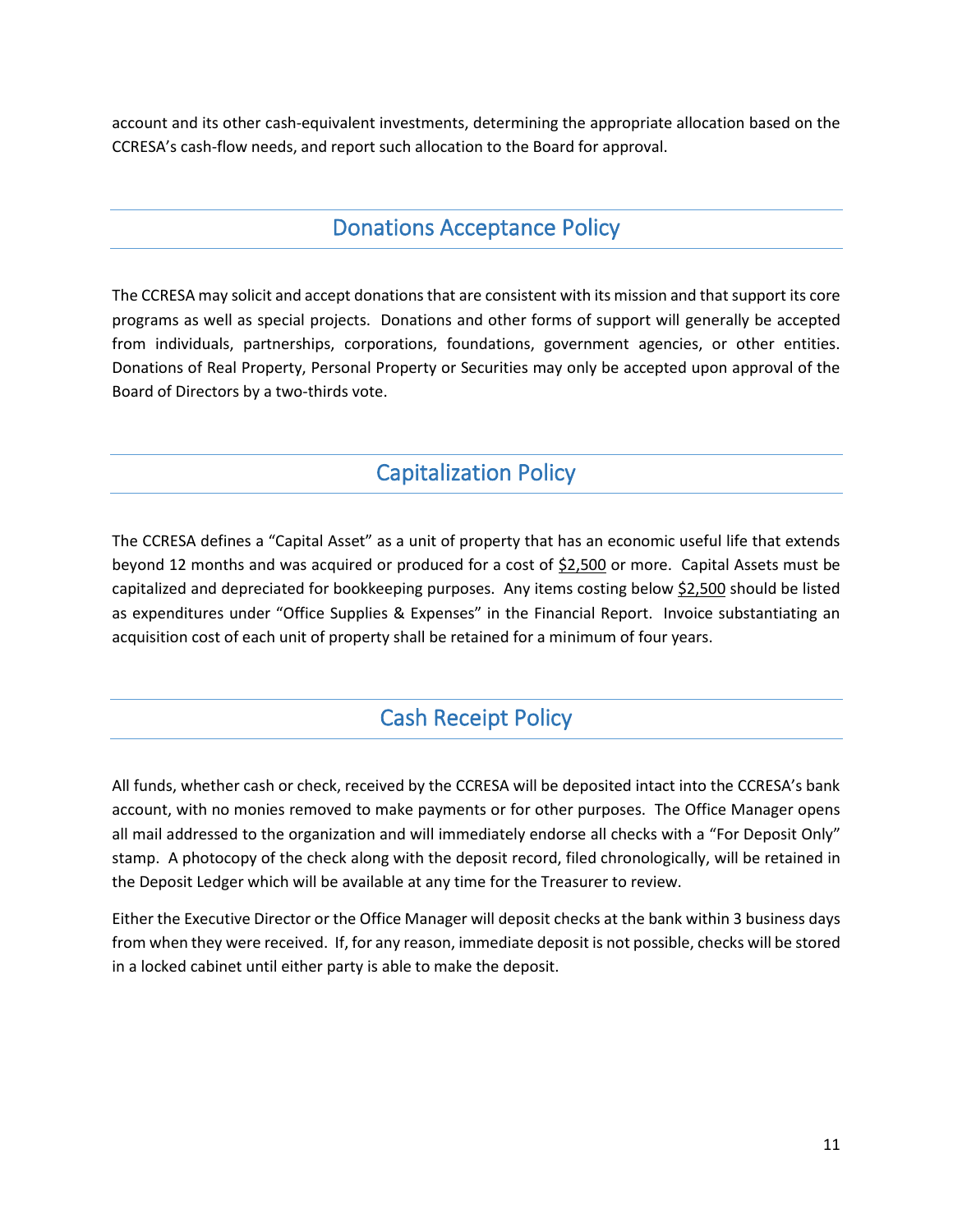## Bookkeeping Policy

<span id="page-11-0"></span>The Executive Director and Office Manager will have full access to the CCRESA's online Accounting Program, Quickbooks. The Treasurer will have access to review and generate reports at any time. The CCRESA will share access of the Accounting Program with the Board-approved CPA. The Office Manager will maintain the Chart of Accounts, as approved by the Board in the Annual Budget. It is the duty of the Office Manager to keep the accounts current and up to date.

#### Bank Reconciliation Policy

<span id="page-11-1"></span>Bank statements are to be reconciled to the account register monthly. Reconciliations will be performed by the Executive Director or other staff designee. The Treasurer will work with the Executive Director or other staff designee to investigate outstanding items. All Bank statements will be reviewed by the Treasurer and Executive Director.

#### Cash Disbursement Policy

<span id="page-11-2"></span>Make all disbursements from the organization's funds by check, with the exception of online bill pay for recurring monthly office expenses.

The Executive Director, the Office Manager, the Treasurer, and the Chair shall be designated as signatories on CCRESA accounts. All checks must have two signatures. Check Signers must verify that the amount of the check is consistent with the amount invoiced or has received prior approval by the Treasurer. Checks written over \$10,000 must have prior Board approval. An exception to the requirement for Board approval is allowed when the expense has been previously budgeted and approved by the Board of Directors. In no event will blank checks be signed in advance or made out to "cash", "bearer", etc.

It is the duty of the Treasurer to periodically spot-check the account to compare the bank automatic payments with the vendor statements for accuracy and consistency.

#### Conflict of Interest Policy

<span id="page-11-3"></span>All members of the Organization's Board of Directors and key employees shall exercise that same care that a reasonable person, with similar abilities, acumen, and sensibilities, would under similar circumstances at all times. No member of the Board of Directors or key employees shall engage in, or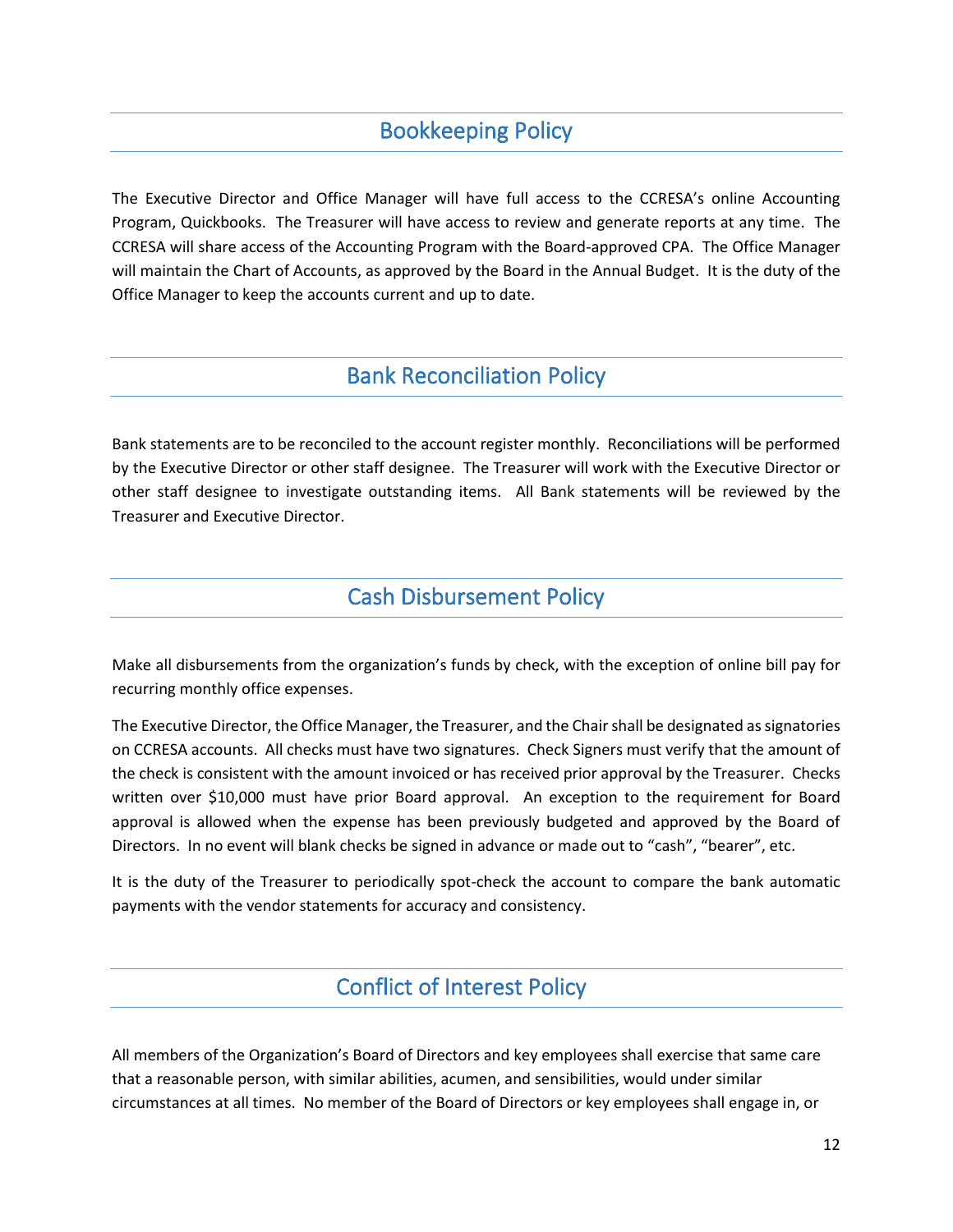condone, any conduct that is disloyal, disruptive, damaging, or competes with the Organization. No member of the Board of Directors or employee shall take any action, or establish any interest, that compromises his/her ability to represent the Organization's best interest. No member of the Board of Directors or key employee shall disobey a majority decision of the Board of Directors.

All members of the Board of Directors and key employees are bound to Fiduciary Duty for and on behalf of the Organization, such that the interests of the Organization shall remain paramount to any and all of their personal interests whatsoever. All members of the Board of Directors and key employees shall exercise their Fiduciary Duty at all times, especially when making a decision on behalf of the Organization.

In connection with any actual or possible conflict of interest, an interested person must disclose the existence of the financial interest and be given the opportunity to disclose all material facts to the directors and members of committees with governing board delegated powers considering the proposed transaction or arrangement.

After disclosure of the financial interest and all material facts, and after any discussion with the interested person, he/she shall leave the governing board or committee meeting while the determination of a conflict of interest is discussed and voted upon. The remaining board or committee members shall decide if a conflict of interest exists.

## Whistleblower Policy

<span id="page-12-0"></span>If any board member, employee, or volunteer reasonably believes that some policy, practice, or activity of the CCRESA is in violation of law, a written complaint must be filed by that board member, employee, or volunteer with either the Executive Director of the Board Chair.

It is the intent of the CCRESA to adhere to all laws and regulations that apply to the organization, and the underlying purpose of this policy is to support the CCRESA's goal of legal compliance. The support of all board members, employees, and volunteers is necessary to achieving compliance with various laws and regulations. A board member, employee, or volunteer is protected from retaliation only if the board member, employee, or volunteer brings the alleged unlawful activity, policy, or practice to the attention of the CCRESA and provides the CCRESA with a reasonable opportunity to investigate and correct the alleged unlawful activity. The protection described below is only available to a board member, employee, or volunteer that complies with this requirement.

The CCRESA will not retaliate against a board member, employee, or volunteer who in good faith has made a protest or raised a complaint against some practice of the CCRESA, or of another individual or entity with whom the CCRESA has a business relationship, on the basis of a reasonable belief that the practice is in violation of law, or a clear mandate of public policy.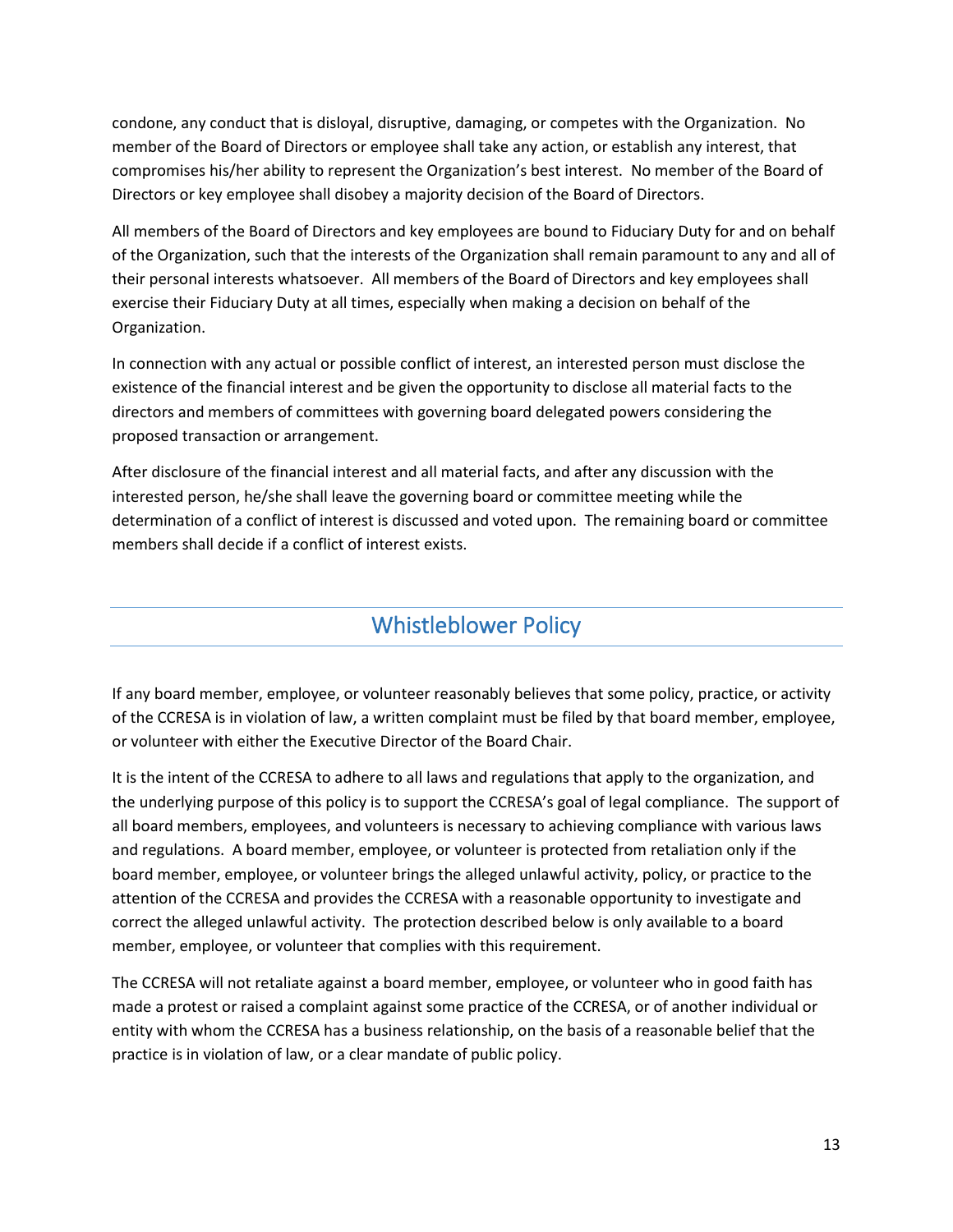The CCRESA will not retaliate against board members, employees, or volunteers who disclose or threaten to disclose to the Executive Director, a member of the board, or a public body any activity, policy, or practice of the CCRESA that the board member, employee or volunteer reasonably believes is in violation of a law, or a rule, or regulation mandated pursuant to law, or is in violation of a clear mandate of public policy concerning the health, safety, welfare, or protection of the environment.

### Private Benefit & Inurement Policy

<span id="page-13-0"></span>The CCRESA is prohibited from allowing more than an insubstantial accrual of private benefit to individuals or organizations. If a private benefit is more than incidental, it could jeopardize the organization's tax-exempt status. No part of the CCRESA's net earnings may inure to the benefit of a Board Member, Executive Director, or a key employee.

If the CCRESA becomes aware that it may have engaged in an excess benefit transaction, the Executive Director will consult with a tax advisor and take appropriate action to avoid any potential impact it could have on the CCRESA's continued exempt status.

## Political Campaigning & Legislative Activity Policy

<span id="page-13-1"></span>The CCRESA will not be directly or indirectly participating in, or intervening in, any political campaign on behalf of (or in opposition to) a candidate for public office. Contributions to political campaign funds or public statements of position made on behalf of the CCRESA in favor of or in opposition to any candidate for public office clearly violate the prohibition against political campaign activity.

Board Members, the Executive Director, and key employees cannot make partisan comments in official organization publications or at official functions. When speaking in a non-official capacity, these leaders should clearly indicate that their comments are personal, and not intended to represent the views of the organization.

The CCRESA will not be engaging in substantial legislative activity, commonly referred to as lobbying. The CCRESA may choose to engage in conversations with policymakers that are consistent with the organization's educational mission as long as these activities remain an insubstantial part of the CCRESA's overall activity.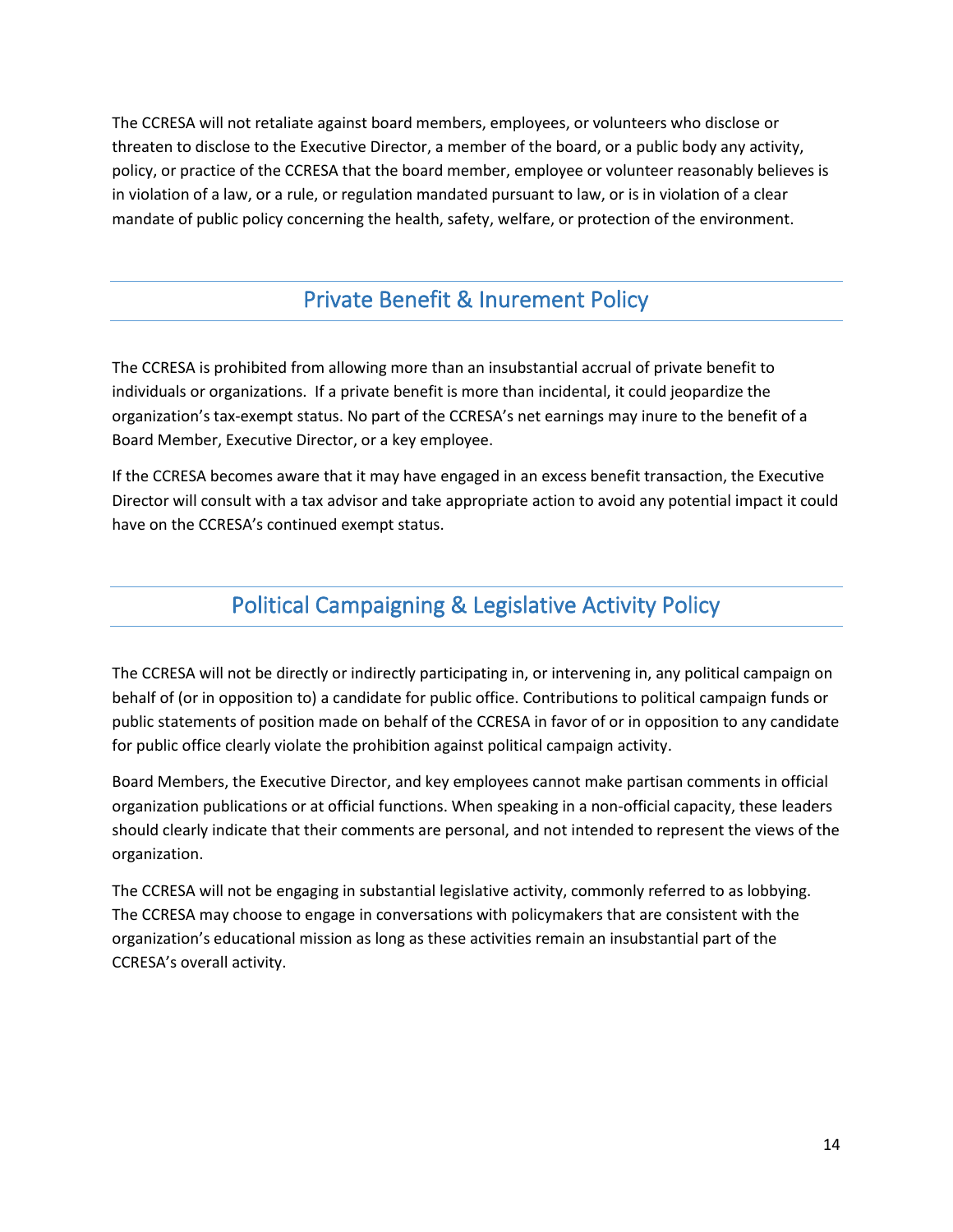#### Transparency Policy

<span id="page-14-0"></span>In order to serve the public trust, Board Meeting Minutes and all associated documentation will be accessible to the public through the Board of Director's page on the CCRESA's website.

#### Purchasing Policy

<span id="page-14-1"></span>The Office Manager and Executive Director of the CCRESA are expected to expend funds in an efficient and cost-effective manner. When feasible and reasonable, competitive prices should be sought for products and services before purchasing decisions are made. No payments or contracts should be made with any family members of an employee or a member of the Board of Directors unless approved by the Board of Directors in advance.

#### EMPLOYEE CREDIT CARD USE & REIMBURSEMENT

#### Policy for the Use of CCRESA Debit & Credit Cards

<span id="page-14-3"></span><span id="page-14-2"></span>This policy is intended to implement the controls over any debit or credit card usage relating to the operations and activities of Central Carolina Regional Service Alliance (CCRESA). Any debit or credit card usage relating to the operations and activities of CCRESA shall only be made in furtherance of CCRESA's exempt purposes (as provided for in the CCRESA Bylaws) and subject to this policy.

Subject to oversight by the CCRESA Board and the Treasurer, the Executive Director shall have control over and shall be responsible for the issuance, revocation, monitoring and reporting with regards to any and all debit or credit cards held by or on behalf of CCRESA.

The Executive Director may issue or cause to be issued debit or credit cards to any employee, or representative of CCRESA. Any person to whom a CCRESA-owned debit or credit card is issued shall sign a statement acknowledging receipt thereof and a copy of this policy.

The Board imposes the following monetary limitations on any cards authorized for use pursuant to this policy. Such limitations shall be the maximum amounts authorized for each eligible individual per month. Any amounts exceeding \$10,000 shall be required to have prior authorization as follows: the Executive Committee for the Executive Director, and the Executive Director for any other eligible employees or representatives.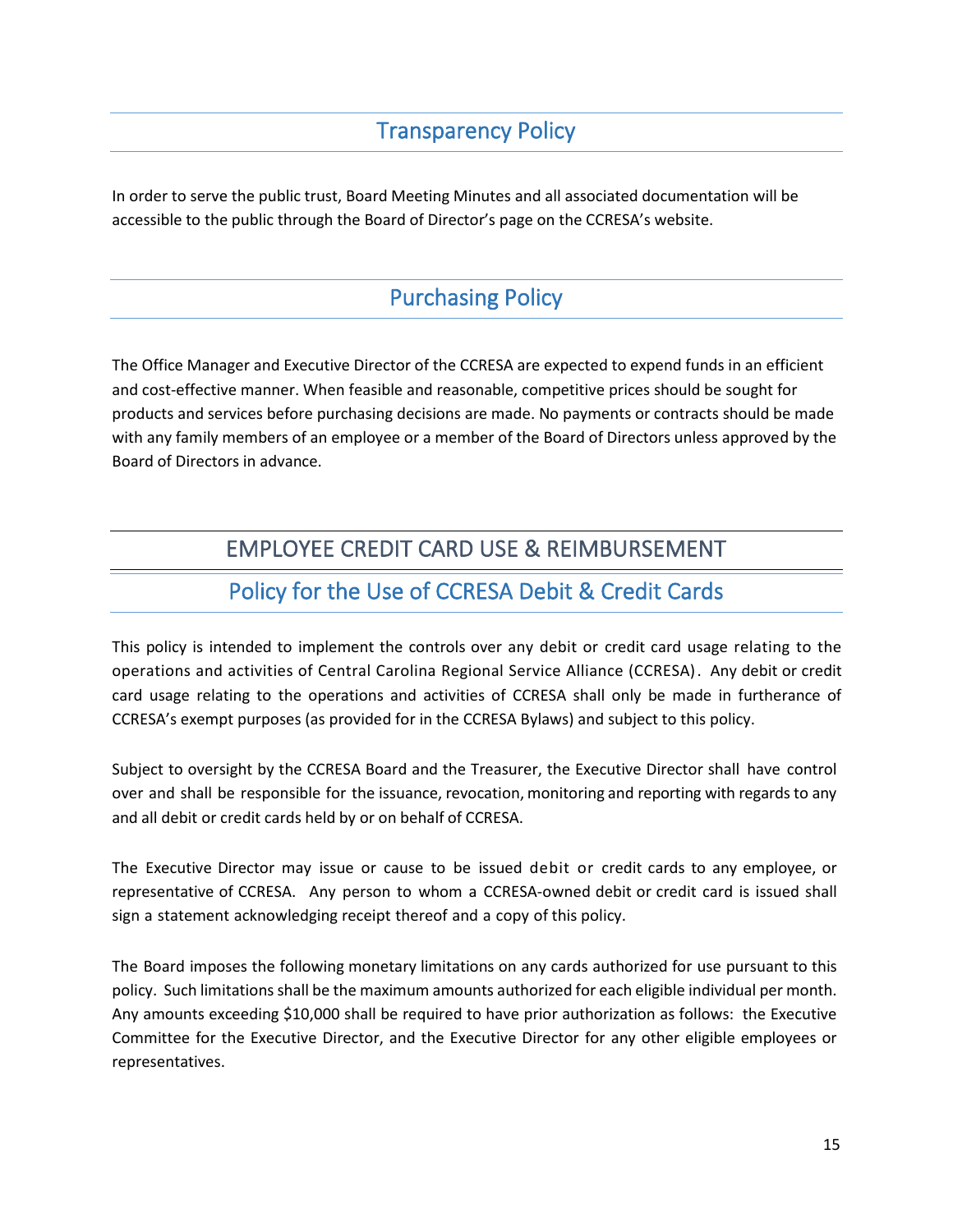No personal purchases may ever be made utilizing a CCRESA-issued debit or credit card. Any misuse of a CCRESA debit or credit card by an employee or representative of CCRESA may result in discipline up to and including termination.

Receipts shall be required for all purchases regardless of the amount. The Executive Director or designee shall maintain records of all expenditures for payment of charges incurred by CCRESA through use of debit or credit cards. Such records shall be made available to the Board or any Board member upon request. The Treasurer shall review the CCRESA debit and credit card expenditure records periodically.

Upon separation from service, employment, or otherwise, the Executive Director, or other employee, or representative of CCRESA with a CCRESA debit or credit card shall immediately surrender such card or cards. The Executive Director will submit his card to the Board Chair, and all other employees will submit theirs to the Executive Director or his or her designee.

#### Accountable Plan for Business Expense Reimbursement

<span id="page-15-0"></span>Employees are to use their Company Credit or Debit Cards for all business related purchases when possible.

Any CCRESA employee or contracted consultant, if applicable, shall be reimbursed for any ordinary and necessary business and professional expenses incurred on behalf of CCRESA only if the expenses are adequately substantiated as required by the CCRESA policy on travel and expense reimbursement.

Under no circumstances will CCRESA reimburse employees for business or professional expenses incurred on behalf of CCRESA that are not properly substantiated. CCRESA and employees understand that this requirement is necessary to prevent our expense reimbursement plan from being classified as a "nonaccountable" plan.

All expenses must be substantiated within a reasonable period of time and no later than 60 days after the expense is paid or incurred.

All charges to CCRESA credit cards must be substantiated in the same manner as the above mentioned reimbursements

Advances that are not substantiated within a reasonable period of time must be returned (paid back) within a reasonable period of time and no later than 120 days after the expense is paid of incurred.